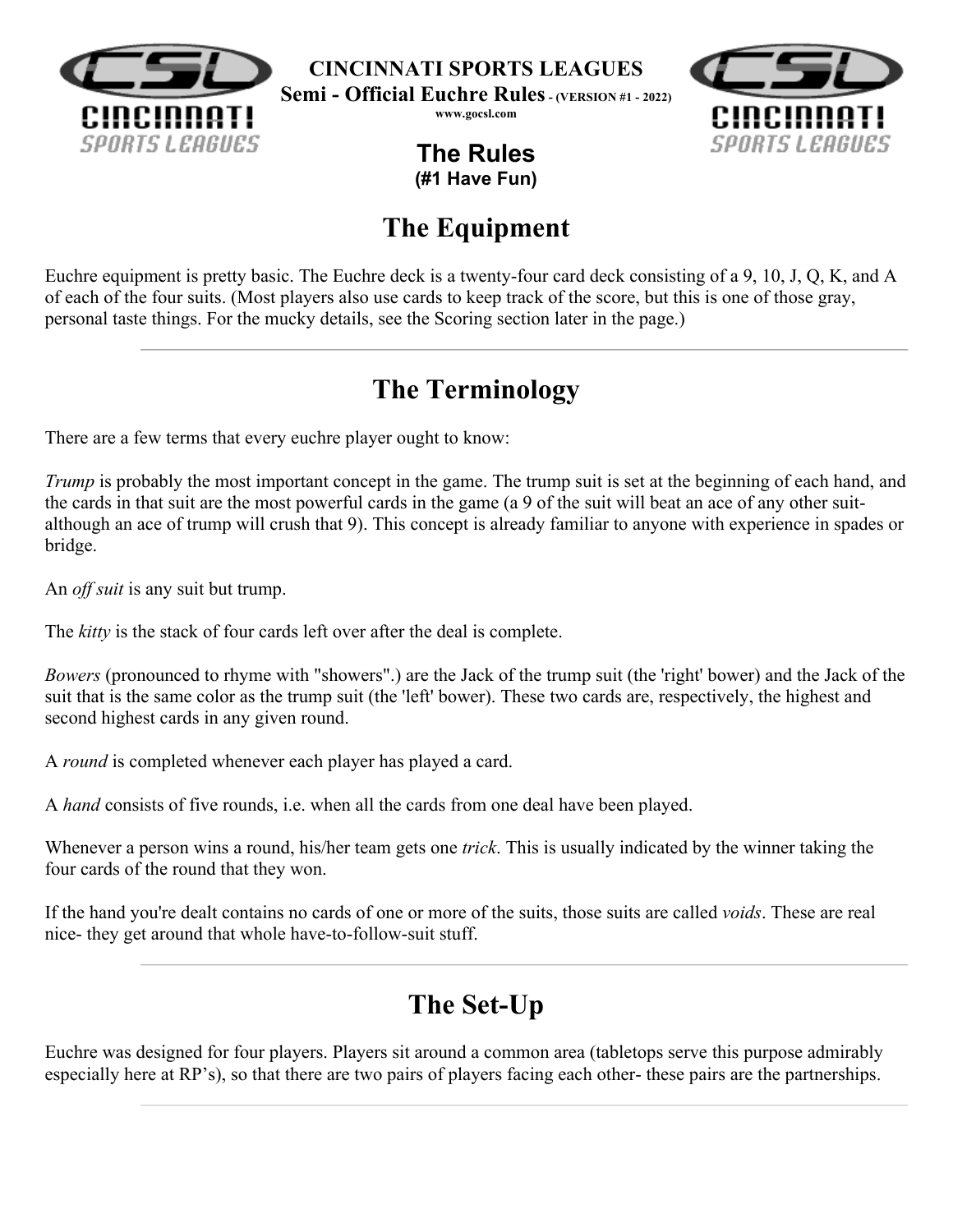# **The Deal**

One player is chosen at random to deal the first hand. After each hand is played, the deal passes clockwise around the table.

The player who deals must, according to etiquette, offer a cut to the opponent to his right. As for actually dealing the cards, the dealer should always deal to the opponent to his left first, then proceed clockwise around the table (pretty basic card stuff, right?). The usual manner is to deal three cards to one's opponent, two to one's partner, three to one's other opponent, and two to oneself. Then, the dealer deals another round to bring each player up to a total of five cards. THERE WILL BE FOUR CARDS LEFT OVER. This is normal- you didn't screw up somewhere (unless you *don't* have four cards left over...) These four cards are called the 'kitty' (Don't ask- I don't know).

When everyone has the right number of cards (by the way, you **are** allowed to look at your hand), the dealer places the kitty face-down on the table. The dealer then flips over the top card.

#### **Calling Trump**

The suit of the face-up card in the kitty is the first suit proposed as trump. Beginning with the player on the dealer's left, each player gets a chance to accept or decline that suit as trump. To accept the proposed suit, a player tells the dealer to pick up the face-up card. The dealer then adds that card to his hand and discards one card face down on top of the kitty. (It's usually a low, non-trump type, but that's a matter of personal taste.) To decline the proposed suit, a player just passes. If the dealer declines the suit, the card is turned over and the kitty becomes basically a moot point.

If every player declines the proposed trump, then each player gets a chance to call any suit except the declined one as trump, beginning with the player to the dealer's left. (Hmmn... see a pattern here?) As soon as any player calls trump, play begins. Usually, if everybody passes a second time, then everybody throws their cards in and the deal passes to the left. However, we will be playing **stick the dealer**. In this variation, the dealer is not allowed to pass a second time. If no one else calls trump, the dealer must do so. In other words, every time the cards are dealt, someone's going to score some points.

There is *one* more trick to going alone. If you think that your hand is pretty buff (or if your partner is absolutely horrible), you may want to consider **going alone**. Just order up the proposed trump or call a suit, as usual, then tell your partner to sit back ("Stay at home" is the phrase true euchre aficionados prefer) and enjoy. If the person who would have lead the hand is sitting out, the next player in the rotation leads, otherwise the hand is played as normal, minus one person. Cons to this technique- your partner, who can usually be counted on to take a trick, is now out of the hand, doing nobody any good. Pros- you get to look gutsy, and if you take all five tricks, you get double points! Winning without sweeping will get you the usual number of points – HOWEVER – if you get "Euchred" playing alone your opponents will win not 2 but 4 points (it's a CSL thing – *Pressure!*).

Really useless rule: If the calling team goes alone, then the DEFENDING players also have the option of going alone, beginning with the player on the attacker's left (when the attacker is facing the table, ya wiseacre.) Granted, this is usually akin to voluntary self-sacrifice, but there you have it.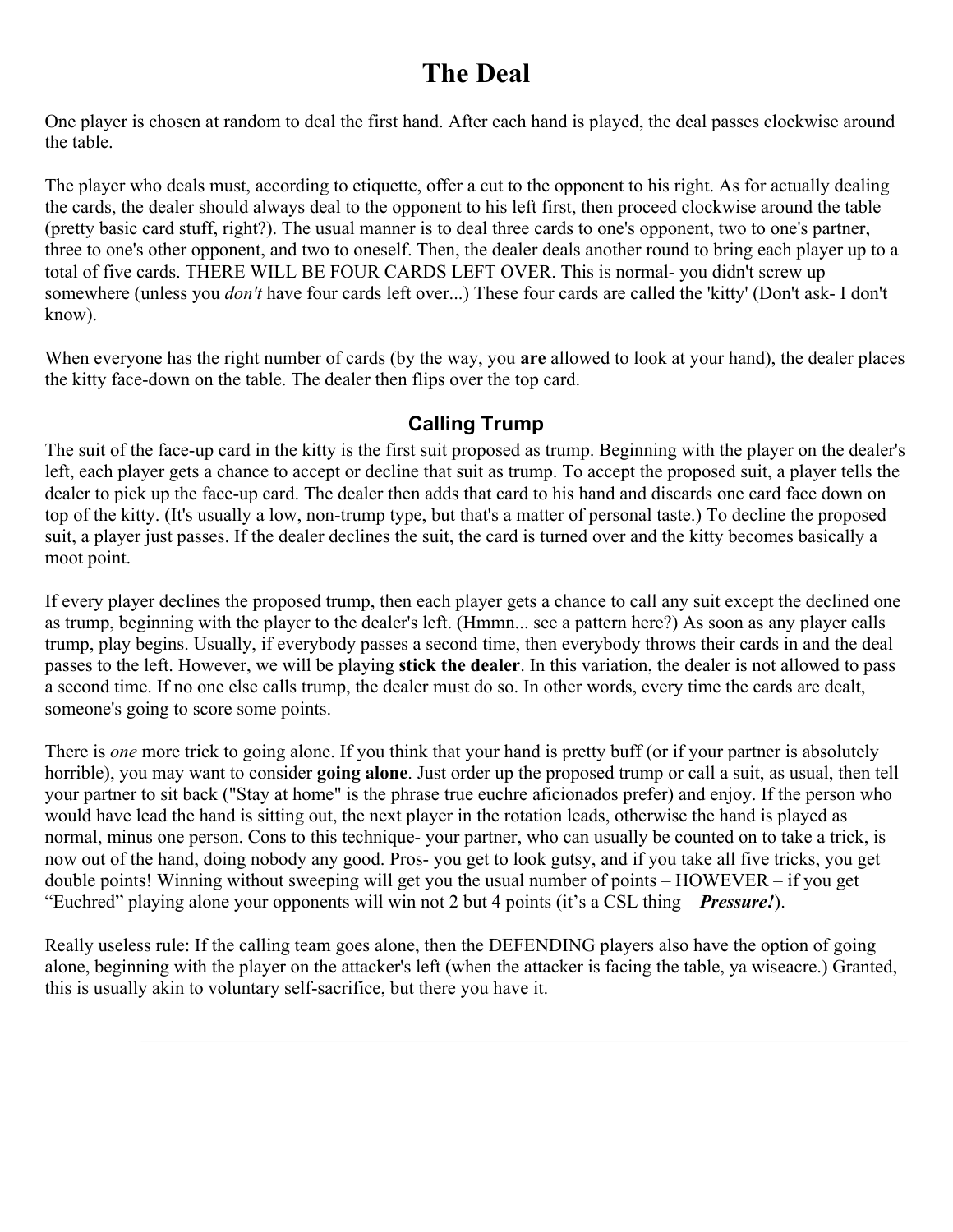### **The Play**

The player to the left of the dealer leads; they can play any card from their hand. Play then proceeds clockwise. The next player must play a card of the same suit, if able. If not, they may either "trump" or "throw off". The two remaining players, in turn, play a card, following the leader's suit if they can.

**Trumping** is accomplished by throwing any card of the **trump suit**. Since even a nine of trump will beat any card of an off suit, this is sometimes a good idea. **Throwing off** means playing a card which is (a) not trump and (b) doesn't follow suit. REMEMBER- if you can follow suit, you must follow suit. If you throw off, you personally cannot win the trick, so this is generally only a good idea when it looks like your partner will take the trick.

#### **Once each player has played a card...**

The person that played the highest trump card takes the trick. If no trump was played, then the trick goes to the person that played the highest card of the suit led. Remember that in off suits, aces are high.

The player who took the trick leads the next round. The rest of the rounds are played in a similar fashion, with the winner of each round leading the next.

#### **Finishing the Hand**

Once all five rounds have been played, each team totals their tricks. The team which takes the most tricks wins the hand, earning points according to the table below, under **Scoring**. If the team which called trump takes the most tricks, they earn one point, plus a bonus point if they take all five. If they fail to take at least three tricks, however... It's not pretty. This is a fun little event known as a Euchre. If this happens, then the calling team gets NO POINTS WHATSOEVER HAHAHAHAHAHAHAHAHAHAHAHA... and the defending team gets two points and bragging rights forever.

# **Scoring**

You can only score 1, 2, or 4 points in any given hand, so it doesn't get that complicated. Here is a quick sum-up (The team that called trump is the Calling Team, the other is the Other Team, cool?):

|                                | Caller's Points | Other's Points |
|--------------------------------|-----------------|----------------|
|                                |                 |                |
| Calling Team takes             |                 |                |
|                                |                 |                |
| $0 - 2$ tricks (EUCHRE!):      |                 |                |
| All four players playing:      |                 |                |
| Caller going alone:            |                 |                |
| Caller & Defender going alone: |                 |                |
| $3 - 4$ tricks:                |                 |                |
| All four players playing:      |                 |                |
| Caller going alone:            |                 |                |
| Caller & Defender going alone: |                 |                |
| 5 tricks:                      |                 |                |
| All four players playing:      |                 |                |
| Caller going alone:            |                 |                |
| Caller & Defender going alone: |                 |                |
|                                |                 |                |

Not too tough, right? Well, there's one more tricky part. Like I mentioned earlier, the score is usually kept with cards. Now, the way that I and everybody I know keep score (technically, the "right" way) is this: you use a six and a four (any suit you please, but hearts seem to be lucky), and you cover one card with the other. Then, as your team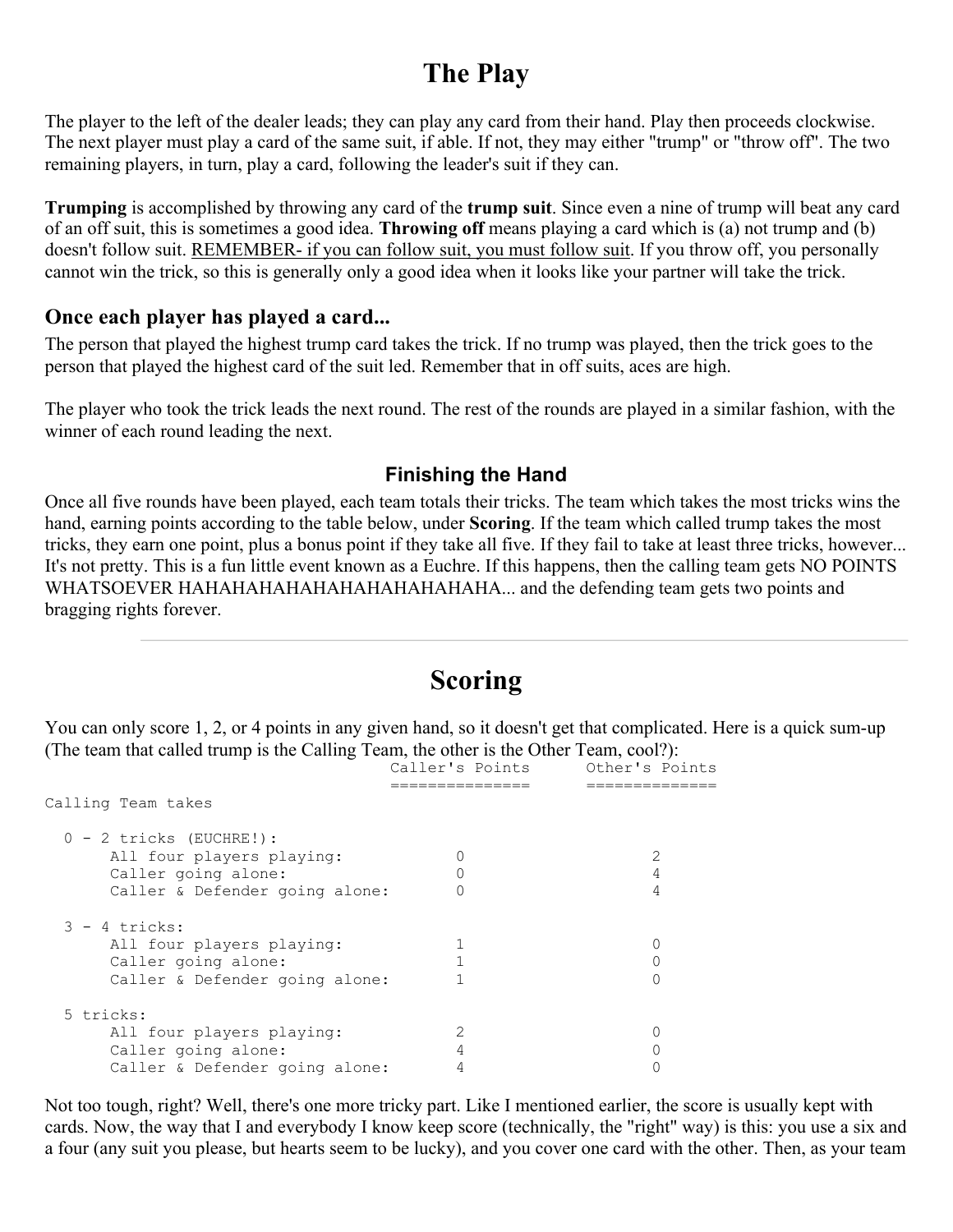scores points, you uncover that many spots on the cards. You go alone and take all five, you uncover four more spots on the cards. *The first team to uncover all ten spots wins!* Easy, no? Unfortunately, not everybody sees fit to score this way. The usual alternative is too use two fives to score. If you feel you must go this route, then the technique is pretty much the same- you just uncover the proper number of dots:

# **Special Rules**

Like every card game ever invented, there are hundreds of variations on the basic game of euchre. We've compiled a list of some of the most common... NO ACE-NO FACE, PARNTER'S BEST, FARMER'S HAND! Stick the Dealer (CSL Rule in Use)

In this variation, the dealer is not allowed to pass a second time. If no one else calls trump, the dealer must do so. In other words, every time the cards are dealt, someone's going to score some points. This is a pretty good addition, but is kind of tough on beginners.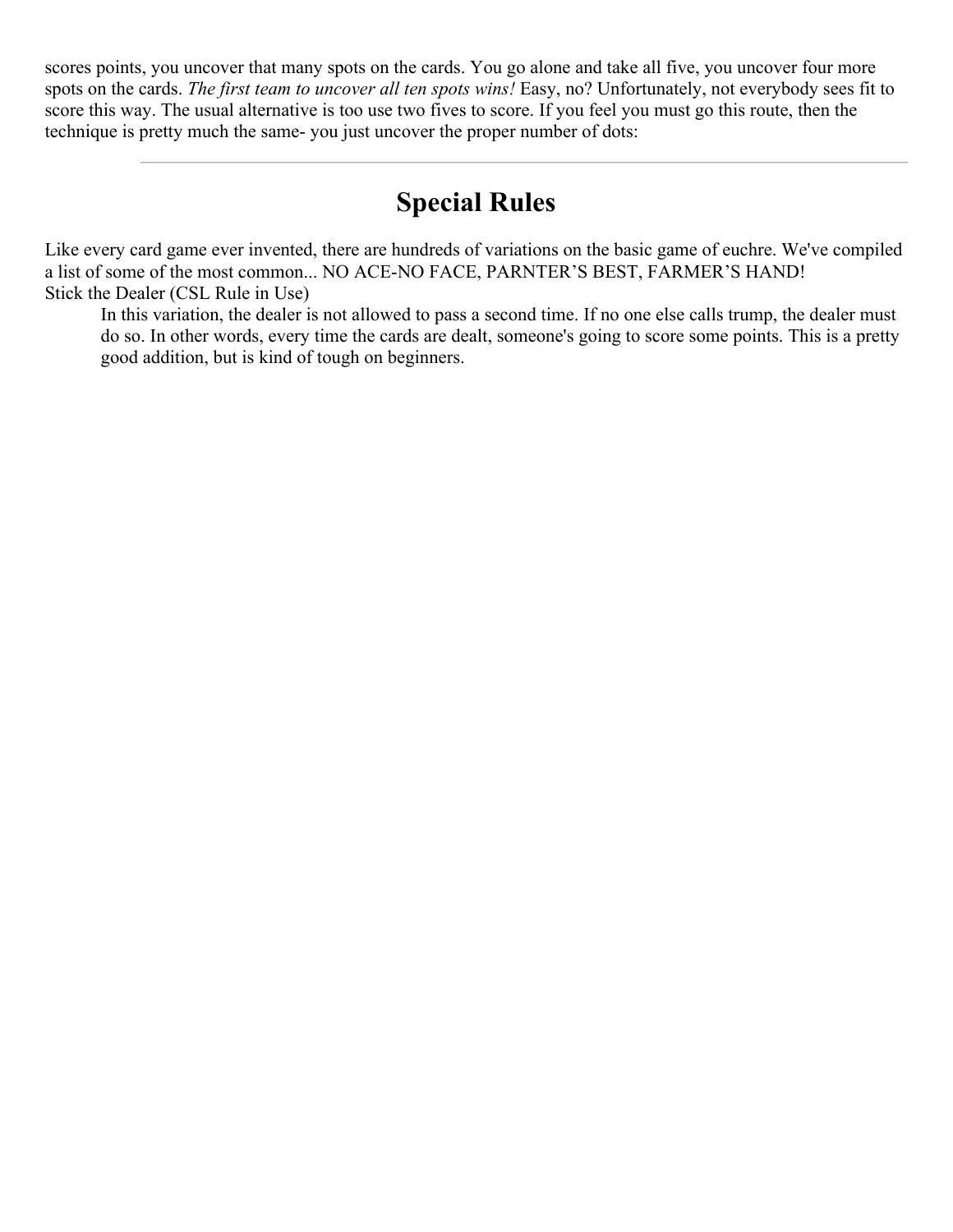### CINCINNATI SPORTS LEAGUES



# **Helpful Hints to Euchre Strategy**

Well, we were kind of hoping to avoid this- most of our friends are far more serious about euchre strategies than they are about, say, organized religion. At any rate, here we go...remember this is only our opinion!

All right. In euchre, kind of like every other card game known to man, there's an infinite variety of strategies to choose from. Some just tend to win more often than others. Now, we're not saying that if you follow the strategies on this page, you'll never lose a game of euchre. But you WILL avoid the embarassment of having a partner that refuses to admit they know you...

#### Always take the trick

Pretty self-explanatory, really. Make your opponents fight for every trick they take.

Trump early, trump hard

If your partner calls trump and you look down and see the ace of trump or left bauer (or, God help you, both) sitting in your hand, the chances are good that your partner would dearly love to know where those babies are- specifically, whether they're sitting in your opponents' hands with mischief on their minds. So, show your partner what he's afraid of- play your big nasties in the first round or two, and let your partner get on with whatever strategy is up his sleeve.

NEVER trump your partner's ace

This is a biggie. People have been banned from the dinner table for this particular oops. If your partner has the trick in the bag, do NOT, for the love of God, trump in. And if you feel that, deep in your soul, you simply MUST trump that ace- at least don't do it with the nine or ten of trump, eh?

#### Trump your partner's ace

Okay. We lied. There are times when trumping that ace becomes unavoidable. If you've got nothing left but trump, fire away and watch your partner's face light up with joy (of course, if you trump the ace when you should've thrown off, few juries would vote to convict if your partner strangled you on the spot). Also, if you know- or suspect a WHOLE LOT- that your opponent is void in the ace's suit, by all means bring out the heavy artillery.

Going fishing

Annoying. Really annoying. This is where you lead with your bauers and draw out everybody else's trump. USE WITH CAUTION- drawing out your partner's only trump, say the ace or left bauer, is not considered a friendly gesture.

# **Historical Note**

Euchre was probably derived from the game Jucker which was formerly played in Alsace. Euchre reached the USA in the early nineteenth century and was the original game for which the Joker was introduced into the playing-card pack in the 1850s (to serve as the highest trump). It has already been mentioned that Euchre is popular in the US Navy, and it may be through this maritime connection that it travelled in the later nineteenth century from America to other English speaking parts of the world. Certainly in Britain it is mainly found in regions where there has been a strong Naval influence.